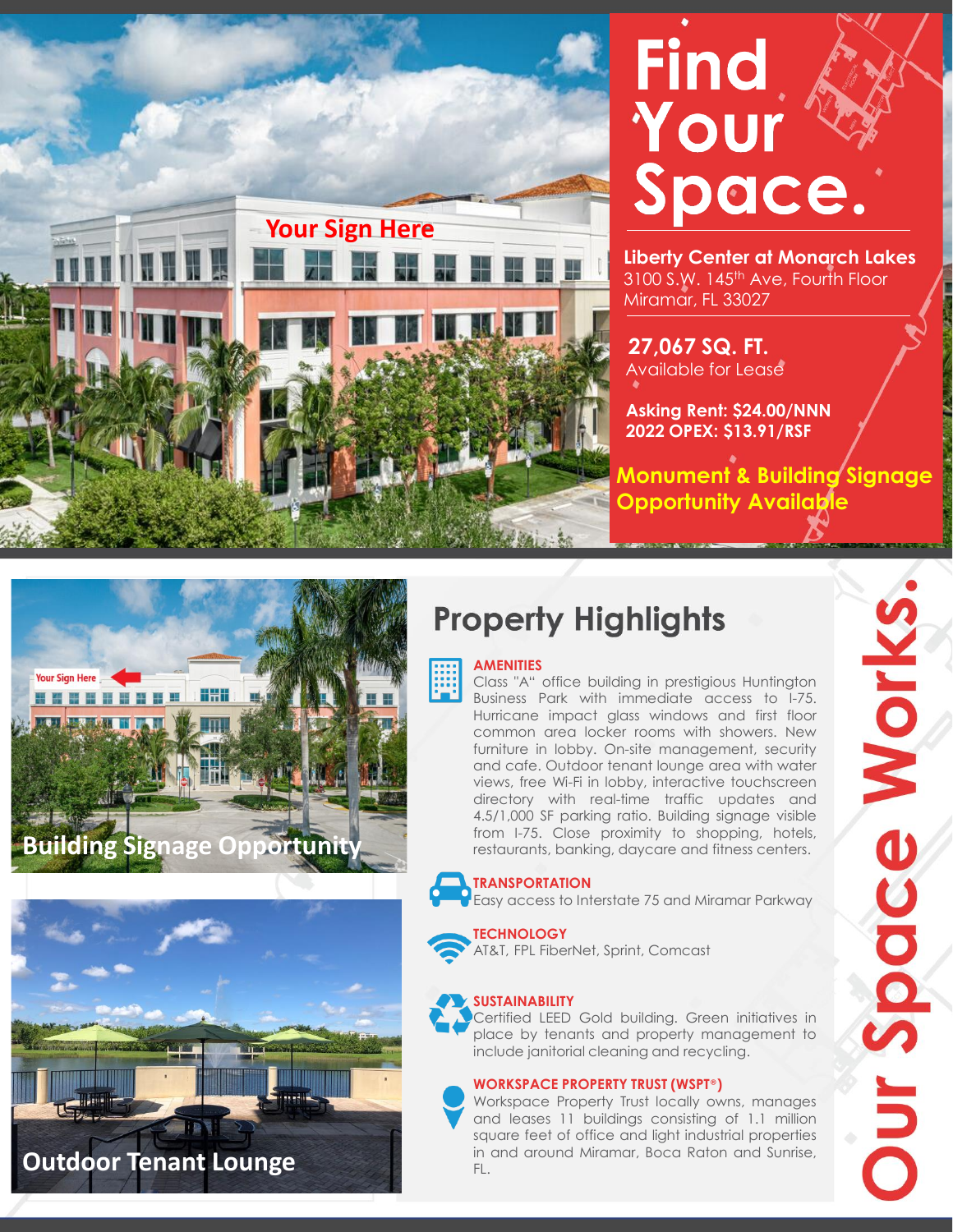



### **3100 S.W 145th Ave,** Miramar, FL 33027

**Fourth Floor 27,067 RSF**

### Balcony Access



Balcony Access

**LEASING<br>INFORMATION** 

3350 S.W 148th Ave Suite 124 Miramar, FL 33027

Director of Leasing Mike Nathanson O 954.391.5526 C 954.695.5636

**FOLLOW US ON** 

 $H$ in $\odot$ 

@workspacepropertytrust